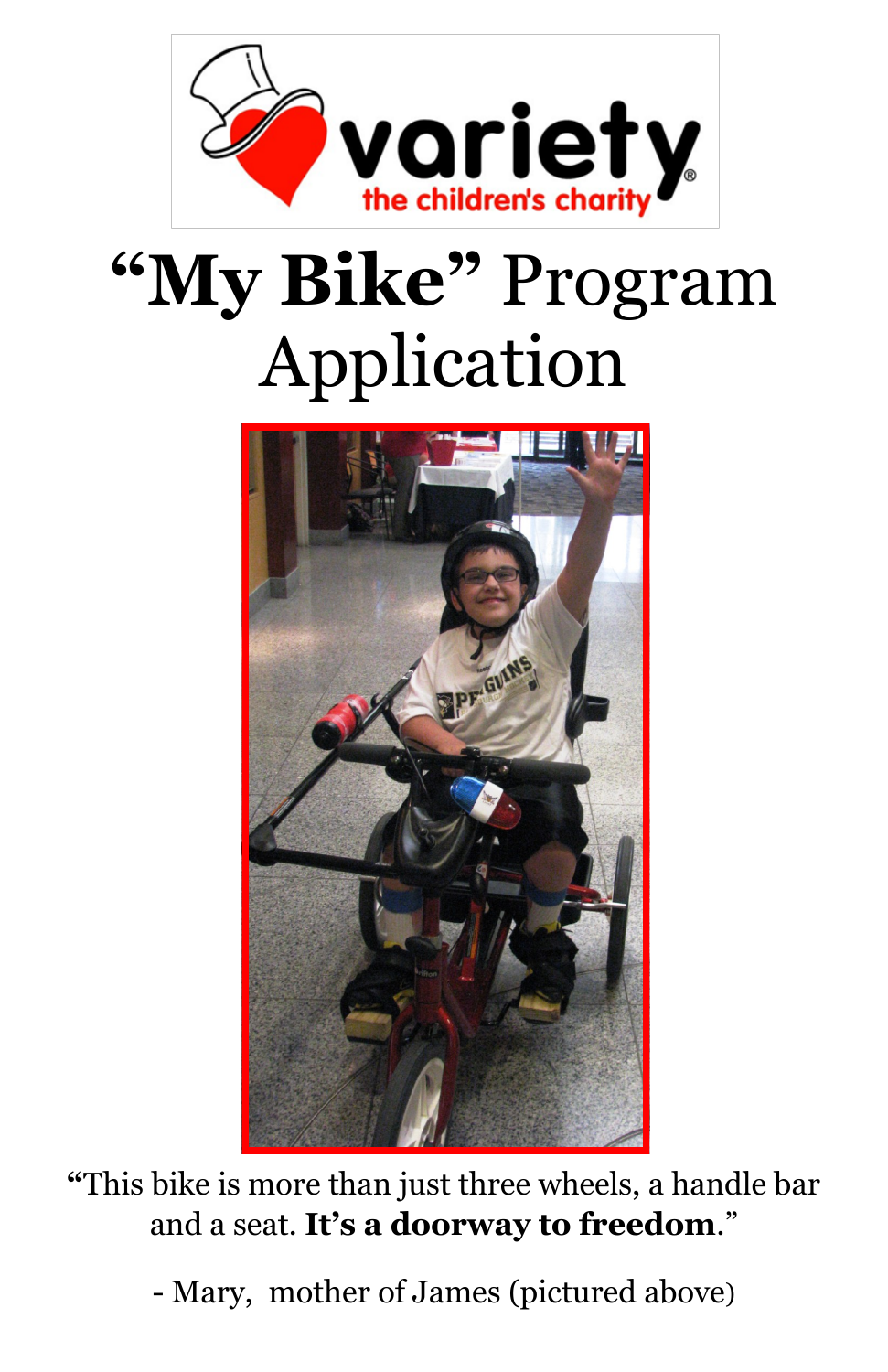# **Variety Mission:**

Variety the Children's Charity provides children with disabilities unique programs, experiences, and equipment, so they may live life to the fullest. Variety works to ensure that children with disabilities can participate in the same activities as any other child, so they are not left out or left behind.

## **"My Bike" Program:**

Variety's **"My Bike"** Program provides adaptive bikes to children with disabilities who meet the eligibility guidelines. Variety's "**My Bike**" Program serves eligible children within 15 counties in Western Pennsylvania and in 10 counties in West Virginia.

## **"My Bike" Eligibility:**

#### **To be eligible, the following criteria must be met:**

- 1. Reside in Variety's 15 county service area of Western Pa., including: Allegheny, Armstrong, Beaver, Butler, Cambria, Crawford, Erie, Fayette, Greene, Indiana, Lawrence, Mercer, Somerset, Washington and Westmoreland. **You may also reside in Variety's 10 county service area in West Virginia.\***
- 2. Have a physical, mental, and/or sensory disability documented by a physician.
- 3. Be 21 years of age or younger.
- 4. Submit completed **"My Bike"** application.
- 5. Applicant's household income must meet Variety's **"My Bike"** Program income guidelines. Income verification will be required of all applicants.**\*\***

| # Household<br><b>Members</b> |  |                                                                                       |  |  |
|-------------------------------|--|---------------------------------------------------------------------------------------|--|--|
| Household<br>Salary           |  | \$62, 920   \$79, 160   \$95, 400   \$111, 640   \$127, 880   \$144, 120   \$160, 360 |  |  |

#### —*For each additional person, add \$16,240.*

6. Submit a letter from a physical or occupational therapist / personal care physician indicating that an adaptive bicycle would be medically appropriate and therapeutic for the child and that a conventional bicycle would not be appropriate. The letter should also state the successful trial of a Rifton adaptive bicycle, size and color of bike as well as the adaptations necessary **(this can be completed after the application is submitted to Variety)**.

**\***Variety's "**My Bike**" West Virginia Program services eligible children in 10 counties, including: Barbour, Doddridge, Harrison, Marion, Marshall, Monongalia, Ohio, Preston, Taylor and Wetzel counties. For families residing in the West Virginia service area, please call Joshua Austin at (304) 400-8300 to start the application process.

**\*\***For families that do not meet the income guidelines, but are still interested in purchasing an adaptive bike at a discounted rate, please contact Shayna MacCleary at 412-747-2680.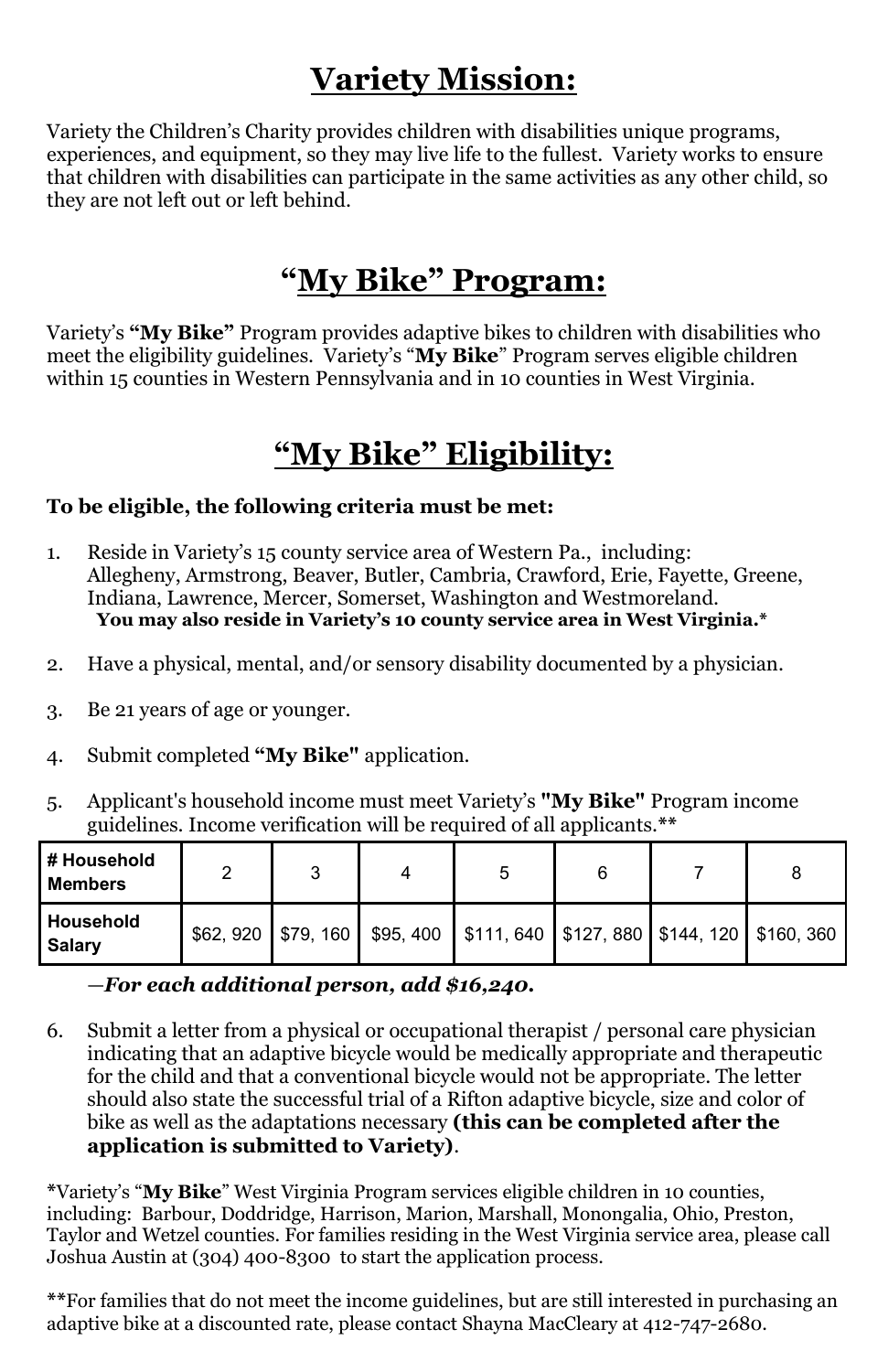# **How to Apply:**

- 1. Read the application carefully and complete all information. PLEASE PRINT. An application that is not complete will be returned and will delay the process.
- 2. If you need help completing any part of this application, please contact Shayna MacCleary at 412-747-2680 or shayna@varietypittsburgh.org.
- 3. Attach copies of proof of all household gross income (before taxes and deductions) that reasonably represents your household's current income. If possible, all income documents should be dated within 60 days of the date you apply.

#### **Proof of household income verification is listed below:**

- **If a household member is employed:** One pay stub from the last 60 days for each  $\bullet$ person working in the household. Send more pay stubs if pay changes regularly. If you do not get pay stubs, submit a signed and dated letter from the employer on company letterhead which states the hourly rate, number of hours (regular and overtime) worked per pay, frequency of pay and gross pay. Bonus and commission information should be provided, as well. The employer's phone number and address should be included, in case we have any questions.
- **If a household member is self employed:** Include the most recent federal income tax return and all related tax schedules and forms or submit a year-to-date profit and loss statement showing the business name, time frame being reported, gross income received, only business related expenses by line item, and the net profit. Please sign and date.
- **If a household member is a seasonal or temporary employee:** Indicate the number of months worked during the year and if Unemployment Compensation is received when not working.
- **If a household member receives Unemployment Compensation:** Submit the Notice of Financial Determination award letter or check stubs.
- **If a household member receives Social Security, Survivor's or Disability benefits, retirement, pension, or Worker's Compensation:** Submit the most recent award letter, a Form 1099, or a bank statement which shows the direct deposits to a bank account.
- **If a household member received child support or alimony:** Submit the support order or a copy of the payment history for the past 12 months. This can be obtained through the state child support enforcement agency or bureau. If neither is available, a signed and dated letter from the parent paying support or ex-spouse paying alimony is acceptable. These letters should state the monthly amount being paid and identify the children or spouse for which it is being paid.
- 4. When you have completed the application and gathered copies of all necessary supporting documentation, please sign and date the application and return it to Variety.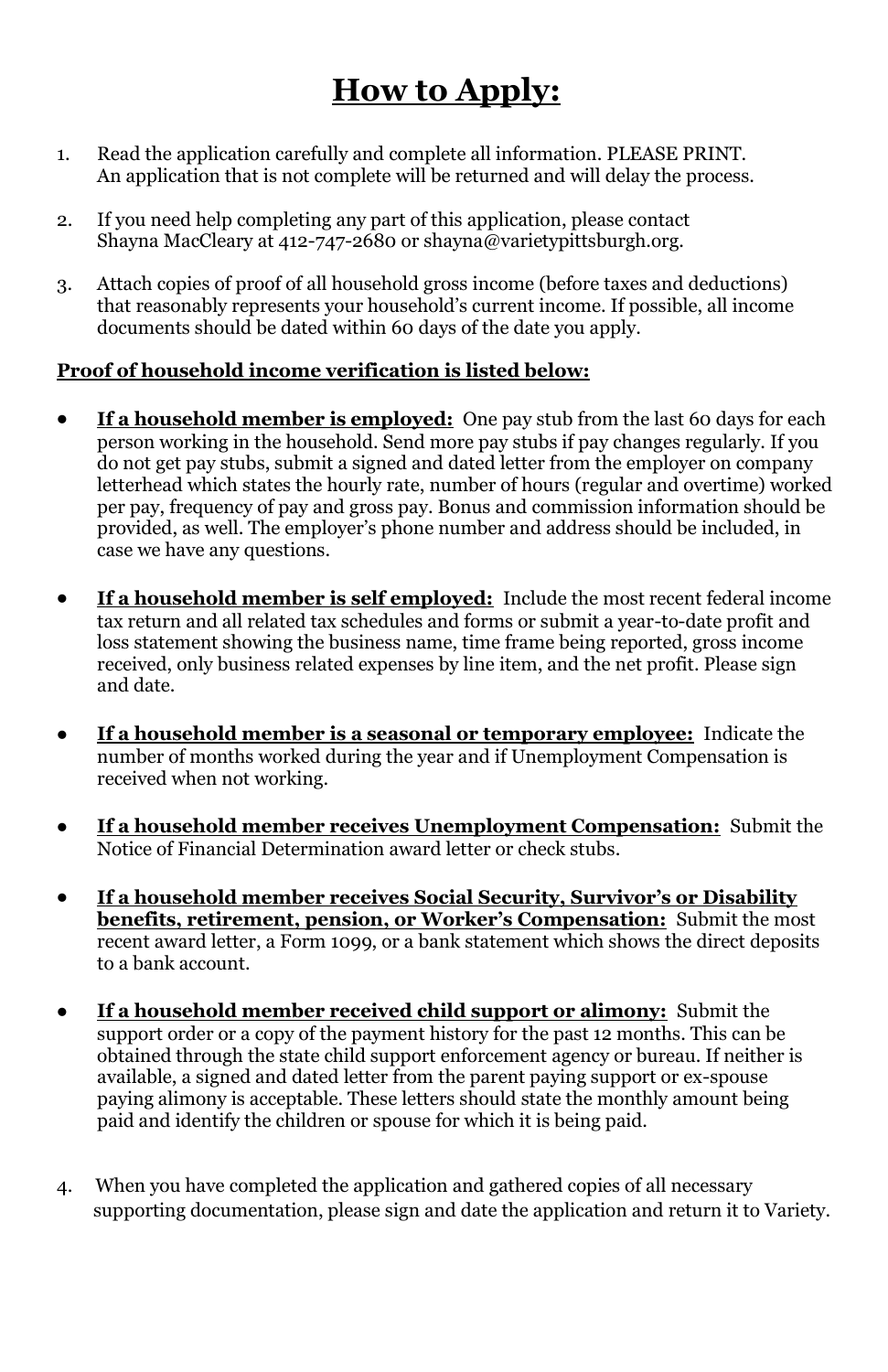# **Tell us about the child applying for Variety's "My Bike" Program:**

| How did you hear / learn about Variety's "My Bike" Program? |  |                              |                         |                       |  |  |
|-------------------------------------------------------------|--|------------------------------|-------------------------|-----------------------|--|--|
| Last Name: (Child)                                          |  | First Name: (Child)          |                         | Middle Initial:       |  |  |
| Diagnosis (es):                                             |  |                              | MR Diagnosis?           | Y<br>$\mathbf N$      |  |  |
| Date of Birth:                                              |  | Age:                         |                         |                       |  |  |
| <b>Street Address:</b>                                      |  |                              |                         | Apt.:                 |  |  |
| City:                                                       |  | Zip Code:<br>State:          |                         | County:               |  |  |
| School District Child Resides In:                           |  |                              |                         |                       |  |  |
| Primary Insurance Company:                                  |  | Secondary Insurance Company: |                         |                       |  |  |
| Home Phone Number:                                          |  | (circle)                     | Work/Cell Phone Number: | Best time to<br>call: |  |  |
| Email Address:                                              |  |                              |                         |                       |  |  |

# **Bike Background:**

| Is your child able to ride a traditional 2 wheeled bicycle?                | ⊔ | Yes        | N <sub>0</sub> |
|----------------------------------------------------------------------------|---|------------|----------------|
| Has your child ever been on an adaptive bicycle?                           | ⊔ | Yes        | Nο             |
| If yes, please explain:                                                    |   |            |                |
| Is your child currently working with a physical or occupational therapist? | ப | <b>Yes</b> | Nο             |
| If yes, please list therapist's name, organization and phone number:       |   |            |                |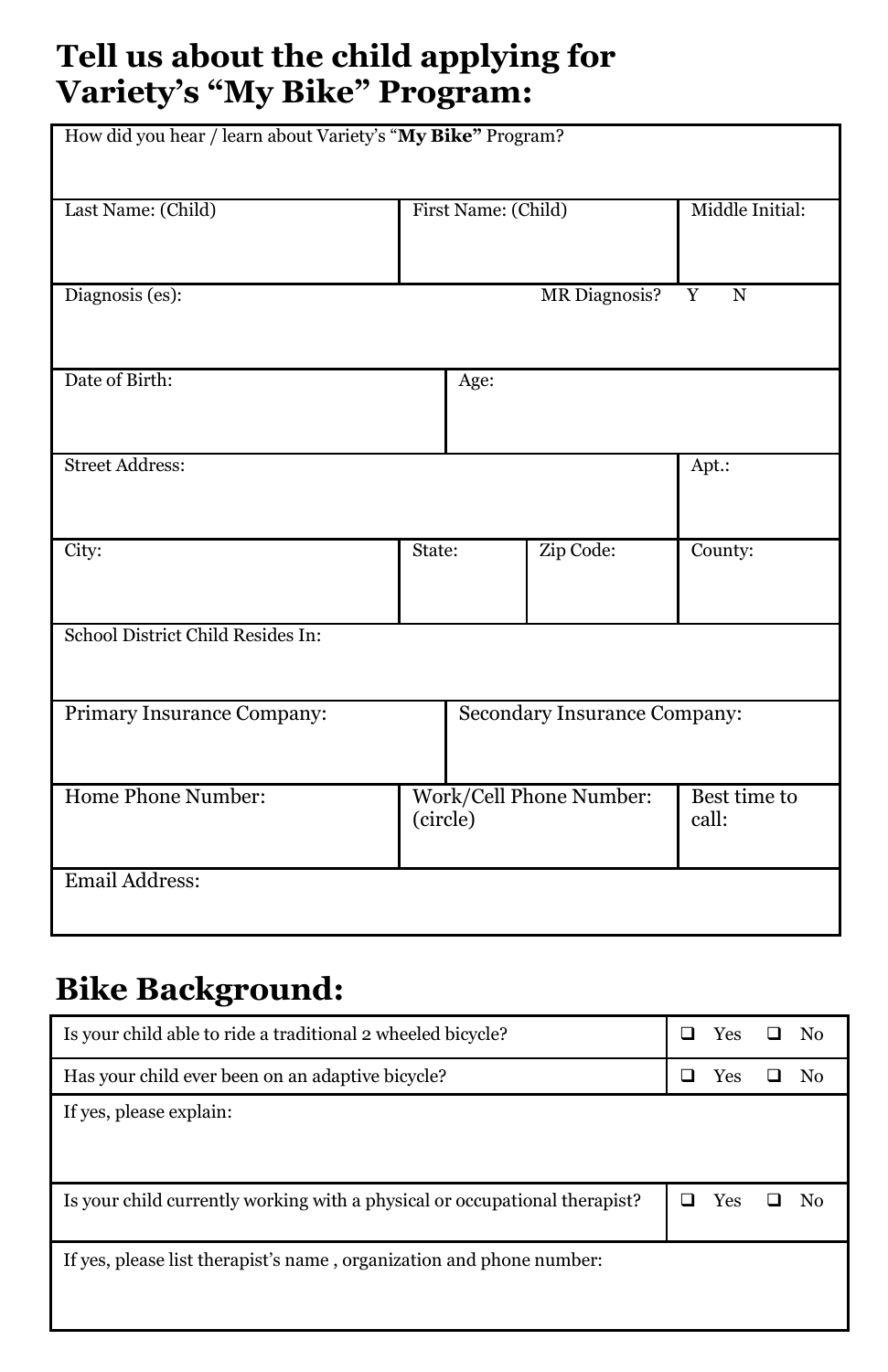# **Child's Measurements:**

#### Child's Height:

Child's Weight: \*Maximum Weight Capacity is 200 lbs, as determined by Rifton Equipment (the bike manufacturer).

Child's Inseam Measurement:

The extended leg should reach from seat to pedal comfortably when both feet and torso are strapped into place.

**Small Bike** – Inseam 17 to 22 inches **Medium Bike** – Inseam 22 to 28 inches **Large Bike** – Inseam 25 to 35 inches



Inseam

#### **Please list all the people who live in your household. Start with yourself:**

| Please include all adults and children<br>who live with you.<br>(Last Name, First Name, M.I.) | Relationship to<br>Child | Sex                                  | <b>Birth Date</b><br>MM/DD/YYYY |
|-----------------------------------------------------------------------------------------------|--------------------------|--------------------------------------|---------------------------------|
|                                                                                               |                          | $\overline{\text{M}}$<br>F           |                                 |
|                                                                                               |                          | $\overline{\text{M}}$<br>$\mathbf F$ |                                 |
|                                                                                               |                          | $\overline{\text{M}}$<br>$\mathbf F$ |                                 |
|                                                                                               |                          | M<br>F                               |                                 |
|                                                                                               |                          | М<br>$\mathbf F$                     |                                 |
|                                                                                               |                          | М<br>F                               |                                 |
|                                                                                               |                          | $\overline{\text{M}}$<br>F           |                                 |
|                                                                                               |                          | $\overline{\text{M}}$<br>F           |                                 |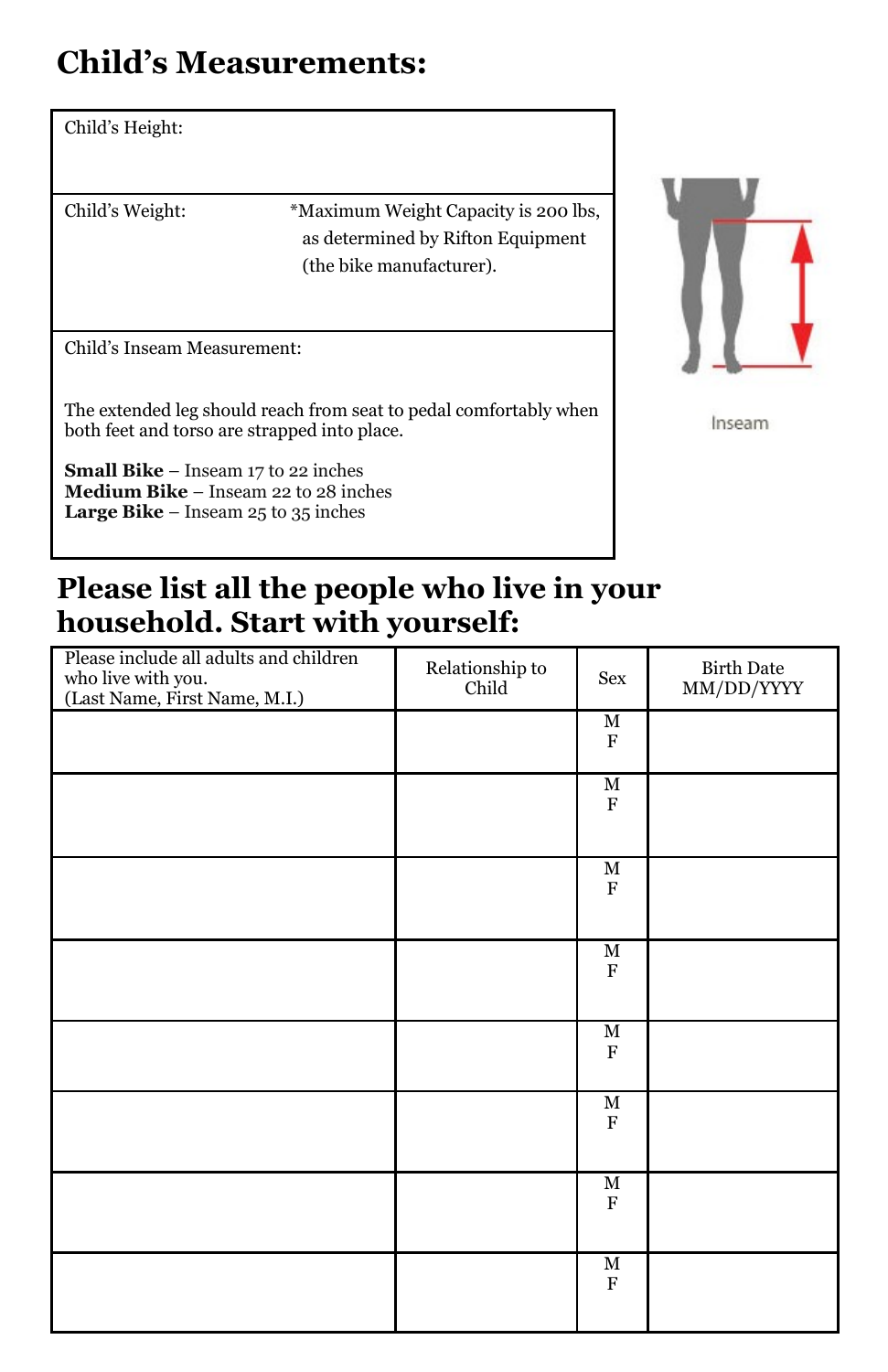#### **Income and Expenses:** Please tell us about the income of any child or adult you have listed on this application. You must send us proof of income.

Earned Income includes income from a job or self-employment. You must send us proof of income. For example, a single pay stub for a person who routinely receives the same amount of wages each pay period is acceptable. If your income changes regularly, send us more income documents. All income documents must be dated within the past 60 days (except tax returns). Send copies — we cannot send originals back to you. Add an additional sheet of paper for additional earned incomes.

| Does anyone have income from:<br>Employment (wages, tips, commissions, bonuses) $\Box$ Yes<br>No.<br>If yes, please fill out the following fields: |                                                                |  |  |  |  |
|----------------------------------------------------------------------------------------------------------------------------------------------------|----------------------------------------------------------------|--|--|--|--|
| Whose income is this?                                                                                                                              |                                                                |  |  |  |  |
| Employer's Name:                                                                                                                                   | How often is the income received? (weekly,<br>bi-weekly, etc)  |  |  |  |  |
| Does this income change? (for example,<br>overtime, seasonal, etc) If yes, please explain.<br>Yes<br>No                                            | Amount received before taxes and deductions<br>(gross amount): |  |  |  |  |
| Number of hours worked per month:                                                                                                                  | Number of hours worked per year:                               |  |  |  |  |

| Does anyone have income from:<br>Employment (wages, tips, commissions, bonuses) $\Box$ Yes $\Box$<br>No<br>If yes, please fill out the following fields: |                                                                |  |  |  |  |
|----------------------------------------------------------------------------------------------------------------------------------------------------------|----------------------------------------------------------------|--|--|--|--|
| Whose income is this?                                                                                                                                    |                                                                |  |  |  |  |
| Employer's Name:                                                                                                                                         | How often is the income received? (weekly,<br>bi-weekly, etc)  |  |  |  |  |
| Does this income change? (for example,<br>overtime, seasonal, etc) If yes, please explain.<br>Yes<br>N <sub>0</sub><br>$\mathbf{L}$                      | Amount received before taxes and deductions<br>(gross amount): |  |  |  |  |
| Number of hours worked per month:                                                                                                                        | Number of hours worked per year:                               |  |  |  |  |

*\*\*You must send us proof of income with this application. Please send copies — we cannot send originals back to you.*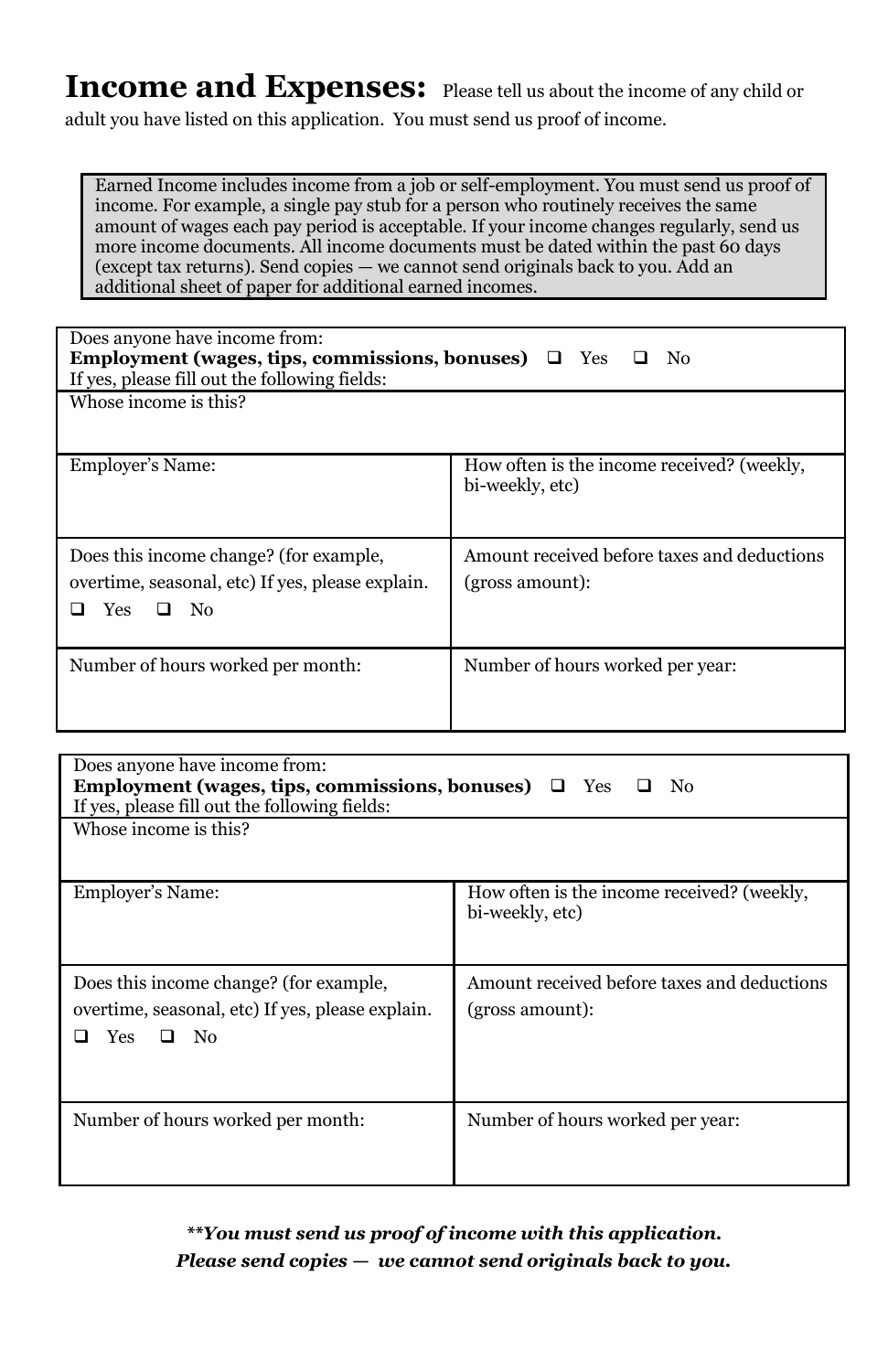# **Income and Expenses: (continued)**

| Does anyone have income from:<br>Employment (wages, tips, commissions, bonuses) $\Box$ Yes $\Box$<br>No.<br>If yes, please fill out the following fields: |                                                                |  |  |  |  |
|-----------------------------------------------------------------------------------------------------------------------------------------------------------|----------------------------------------------------------------|--|--|--|--|
| Whose income is this?                                                                                                                                     |                                                                |  |  |  |  |
| Employer's Name:                                                                                                                                          | How often is the income received?<br>(weekly, bi-weekly, etc)  |  |  |  |  |
| Does this income change? (for example,<br>overtime, seasonal, etc) If yes, please explain.<br>Yes<br>$\Box$ No                                            | Amount received before taxes and deductions<br>(gross amount): |  |  |  |  |
| Number of hours worked per month:                                                                                                                         | Number of hours worked per year:                               |  |  |  |  |

| <b>Unearned Income:</b> Includes income from retirement/pension plans,                                                                                          |        |        |                             |                                                                  |                                                          |                                          |        |
|-----------------------------------------------------------------------------------------------------------------------------------------------------------------|--------|--------|-----------------------------|------------------------------------------------------------------|----------------------------------------------------------|------------------------------------------|--------|
| workers' compensation, social security, child support payments, and unemployment benefits.<br>Add an additional sheet of paper for additional unearned incomes. |        |        |                             |                                                                  |                                                          |                                          |        |
| Does anyone<br>have income<br>from:<br>(Please check<br>Yes or No).                                                                                             | Yes No |        | Whose<br>income is<br>this? | How often is<br>Income received?<br>(weekly, bi-weekly,<br>etc.) | Amount<br>received<br>before taxes<br>$\&$<br>deductions | Does this<br>income<br>change?<br>Yes No |        |
| Supplemental<br><b>Security Income</b><br>(SSI)                                                                                                                 | $\Box$ | $\Box$ |                             |                                                                  |                                                          | □                                        | □      |
| Pension/<br>Retirement                                                                                                                                          | $\Box$ | $\Box$ |                             |                                                                  |                                                          | $\Box$                                   | $\Box$ |
| Workers'<br>Compensation                                                                                                                                        | □      | $\Box$ |                             |                                                                  |                                                          | ◻                                        | □      |
| Unemployment<br><b>Benefits</b>                                                                                                                                 | $\Box$ | $\Box$ |                             |                                                                  |                                                          | $\Box$                                   | $\Box$ |
| Dividends/<br><b>Interest</b>                                                                                                                                   | $\Box$ | $\Box$ |                             |                                                                  |                                                          | $\Box$                                   | □      |
| Child Support/<br>Alimony                                                                                                                                       | $\Box$ | $\Box$ |                             |                                                                  |                                                          | □                                        | □      |
| Public<br>Assistance                                                                                                                                            | □      | $\Box$ |                             |                                                                  |                                                          | □                                        | □      |
| Social Security<br>(retirement,<br>survivors,<br>disability)                                                                                                    | $\Box$ | $\Box$ |                             |                                                                  |                                                          | $\Box$                                   | □      |
| <b>Rental Property</b><br>(You pay some-<br>one to manage.)                                                                                                     | $\Box$ | $\Box$ |                             |                                                                  |                                                          | □                                        | □      |
| Other<br>(Specify)                                                                                                                                              | □      | □      |                             |                                                                  |                                                          | ⊓                                        | □      |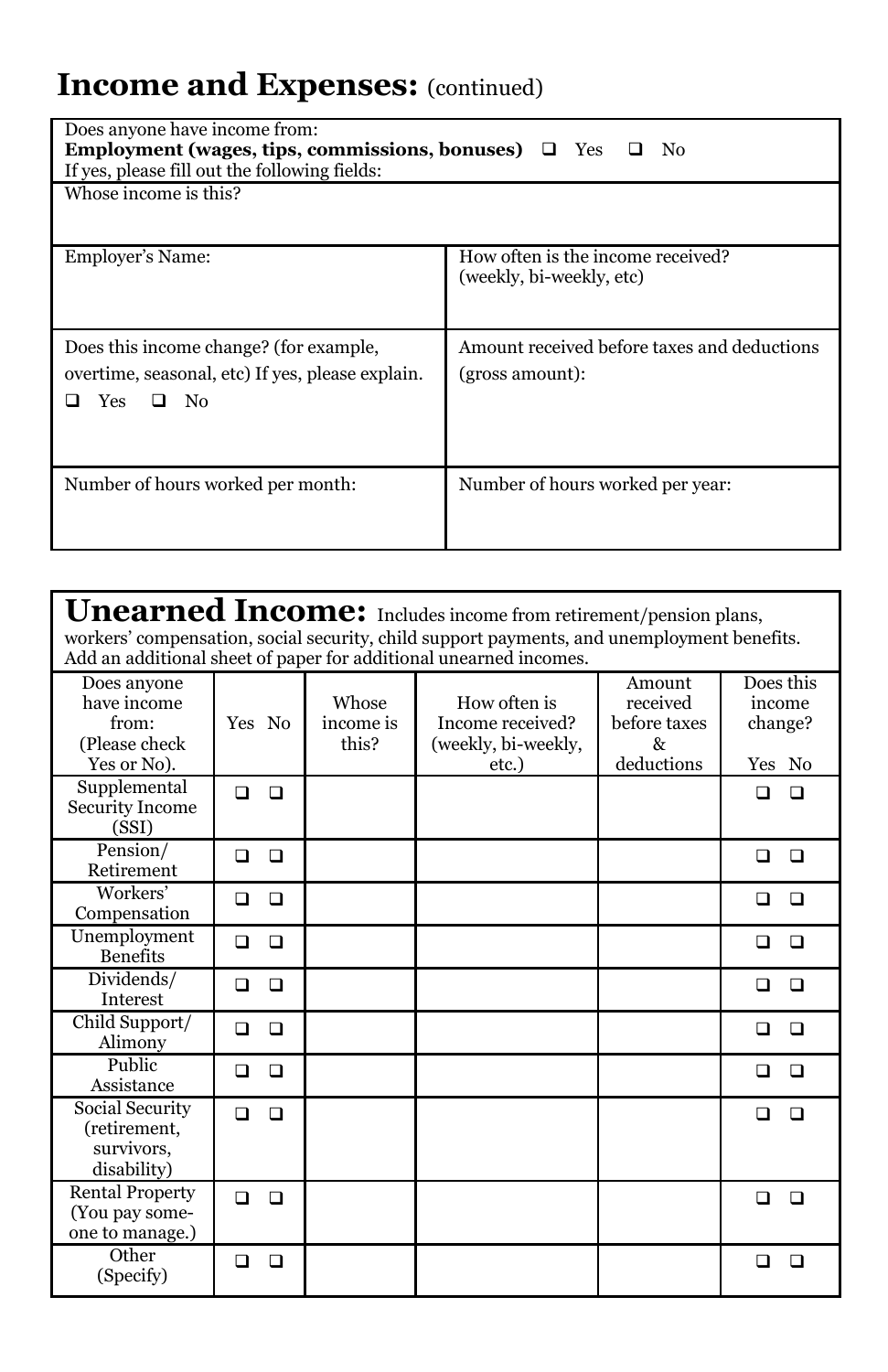# **Release of Liability:**

In consideration of the receipt of certain enabling equipment awarded by Variety the Children's Charity,

, (the Recipient thereof), him / herself or through his/her parent or legal guardian, hereby releases and forever discharges Variety the Children's Charity of Pittsburgh, Variety the Children's Charity International, and Variety the Children's Charity of the United States, their members, employees and officers (hereafter collectively referred to as "Variety") from and against any and all claims, of any type, which arise from or are related to:

- 1. Any alleged malfunction of or defect in the enabling equipment;
- 2. Any allegation that the enabling equipment was not appropriate or suitable for the Recipient;
- 3. Any other matter, of any type, related, in any way, to the Recipient's receipt or use of the enabling equipment.

Parent/Legal Guardian Date

Parent/Legal Guardian Date

#### *(Signature is required of all legal guardians.)*

\_\_\_\_\_\_\_\_\_\_\_\_\_\_\_\_\_\_\_\_\_ \_\_\_\_\_\_\_\_\_\_\_\_\_\_\_\_\_\_\_\_\_\_\_\_\_\_\_\_\_\_\_\_\_\_\_\_

I (We) stipulate that the information included in this application is true to the best of my (our) knowledge. Further, I (we) understand that the presence of inaccurate information in this application could result in the need for the re-evaluation of this application on the part of Variety the Children's Charity.

\_\_\_\_\_\_\_\_\_\_\_\_\_\_\_\_\_\_\_\_\_ \_\_\_\_\_\_\_\_\_\_\_\_\_\_\_\_\_\_\_\_\_\_\_\_\_\_\_\_\_\_\_\_\_\_\_\_

\_\_\_\_\_\_\_\_\_\_\_\_\_\_\_\_\_\_\_\_\_ \_\_\_\_\_\_\_\_\_\_\_\_\_\_\_\_\_\_\_\_\_\_\_\_\_\_\_\_\_\_\_\_\_\_\_\_

Parent/Legal Guardian Date

Parent/Legal Guardian Date

*(Signature is required of all legal guardians.)*

\_\_\_\_\_\_\_\_\_\_\_\_\_\_\_\_\_\_\_\_\_ \_\_\_\_\_\_\_\_\_\_\_\_\_\_\_\_\_\_\_\_\_\_\_\_\_\_\_\_\_\_\_\_\_\_\_\_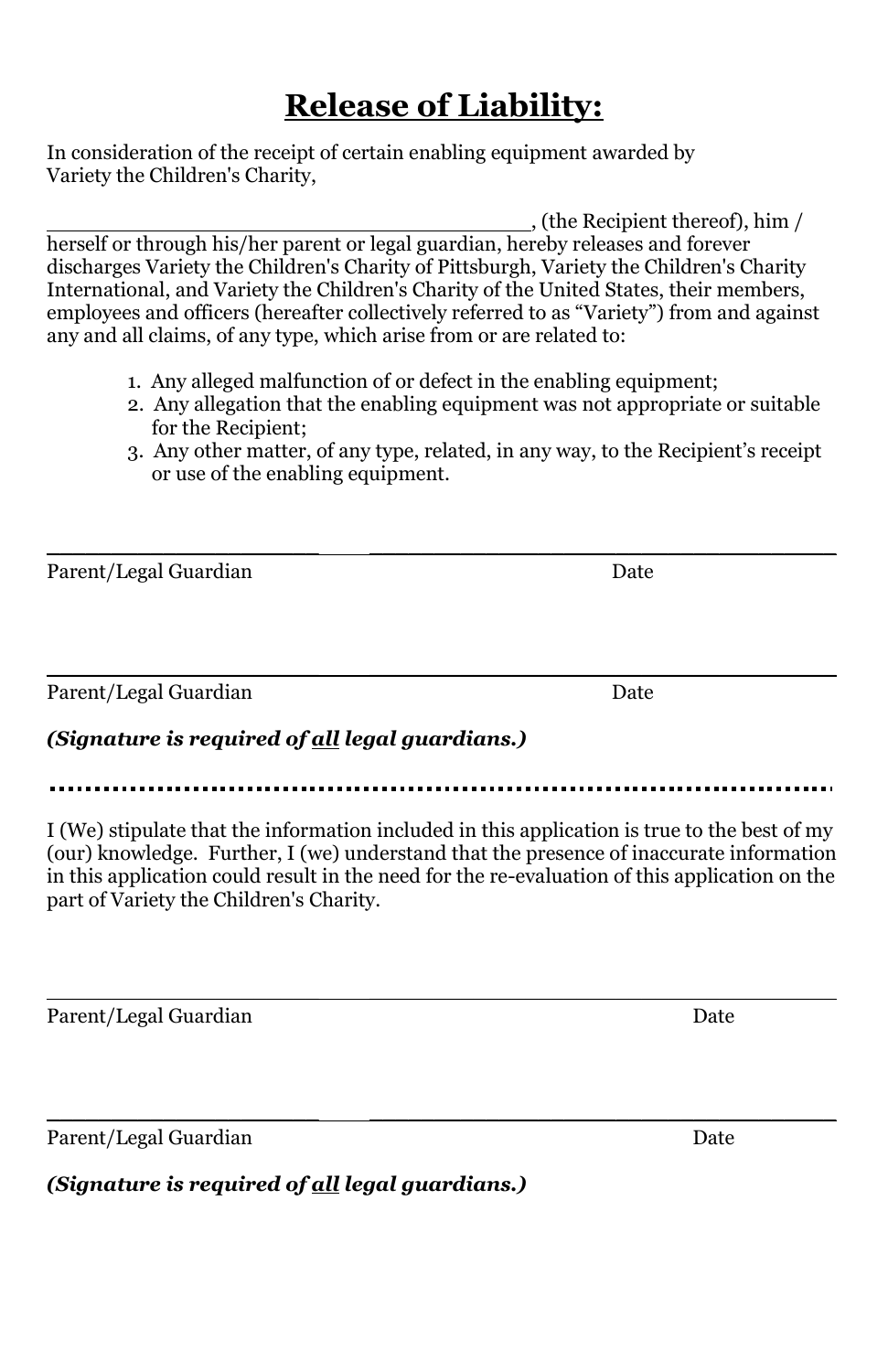# **Disclaimer:**

Variety strives to provide adaptive bikes that are individually customized for eligible children, 21 years of age and under. The equipment we provide carries no warranty from Variety and its use, even in the event of malfunction resulting in injury, gives rise to no liability on the part of Variety. Variety is merely a funding source. Variety is in no way responsible for reclaiming, disposing of, maintaining, or repairing any equipment. It is the sole responsibility of the Recipient's legal guardian (s) to maintain, repair and/or dispose of the equipment. Any other costs that may be associated with the equipment such as installation, delivery, labor, disposal, etc. that are not explicitly stated on the application are the sole responsibility of the Recipient's legal guardian (s). All installations of equipment must be in compliance with applicable building codes. Variety is in no way responsible for ensuring compliance with any codes.

Before disbursement of any equipment, the legal guardian (s) of the Recipient must have this form signed, and returned to Variety.

 ${\rm I}$   $\_$ 

(Legal Guardian's Name Printed)

 $\_$  , and the set of the set of the set of the set of the set of the set of the set of the set of the set of the set of the set of the set of the set of the set of the set of the set of the set of the set of the set of th (Legal Guardian's Signature)

#### **am the Legal Guardian of**

(Recipient's Name Printed)

\_\_\_\_\_\_\_\_\_\_\_\_\_\_\_\_\_\_\_\_\_\_\_\_\_\_\_\_\_\_\_\_\_\_\_\_\_\_\_\_\_\_\_\_\_\_\_\_\_\_\_\_\_\_\_\_\_\_\_\_\_

I have read and fully understand and agree to the above Disclaimer.

 ${\rm I}$   $\_$ 

(Legal Guardian's Name Printed)

 $\_$  , and the set of the set of the set of the set of the set of the set of the set of the set of the set of the set of the set of the set of the set of the set of the set of the set of the set of the set of the set of th (Legal Guardian's Signature)

#### **am the Legal Guardian of**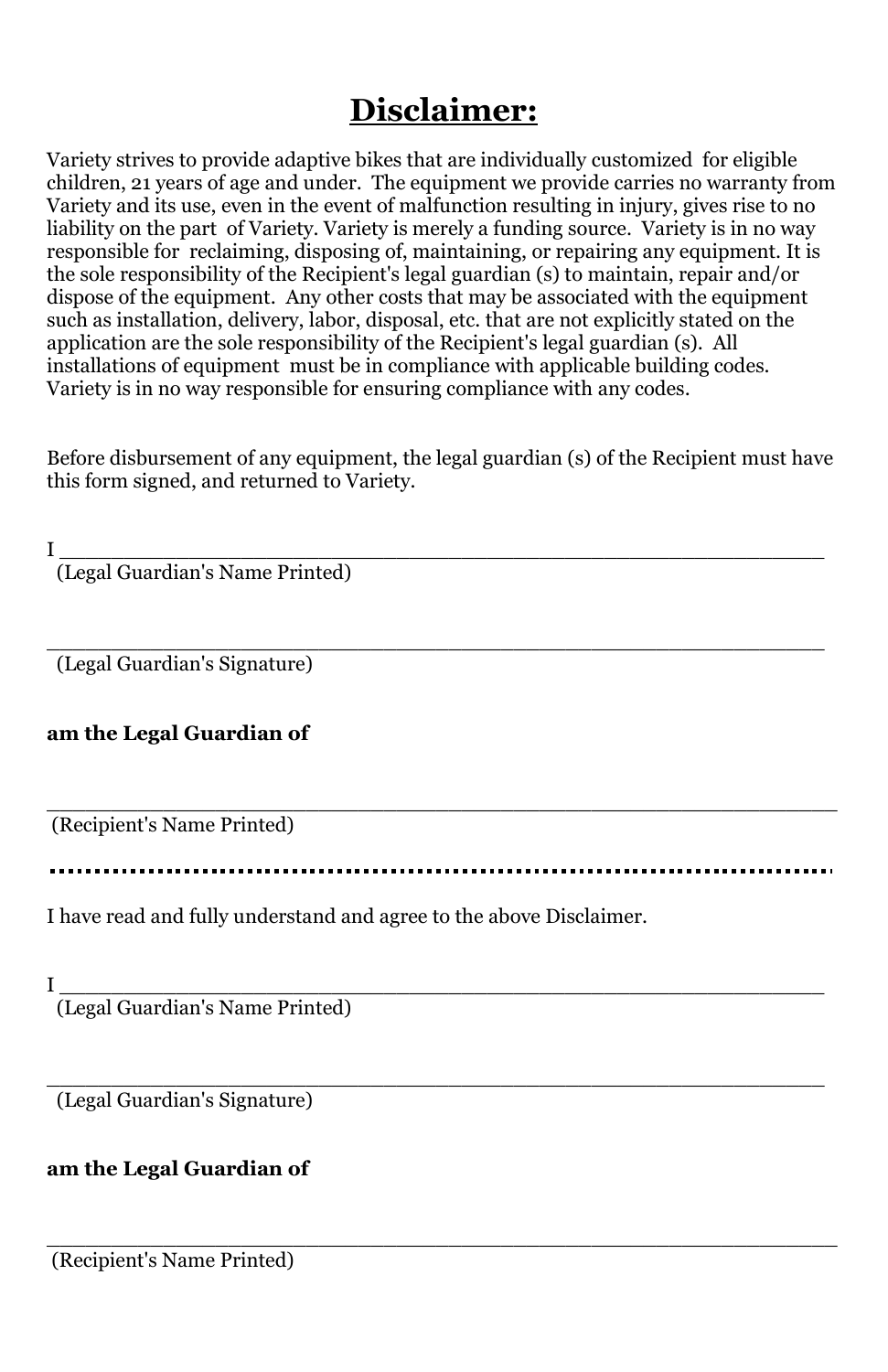## **Authorization to Use Name and Likeness:**

The Recipient and his/her parents or legal guardian hereby acknowledge and agree that acceptance of the enabling equipment from Variety may result in publicity. The Recipient and his/her parents or legal guardian hereby irrevocably authorize Variety: (a) to publicize and use the Recipient's likeness, voice and features, with or without his/her name, for any publication, promotion, trade or business use, or any other purpose; (b) to photograph, videotape, film and record each Recipient in any manner Variety chooses; (c) to copyright, convey or otherwise distribute, now or in the future, any such material involving the Recipient, his/her parents or legal guardian and that said material may be distributed to anyone, for any purpose, including the general public, magazines, newspapers, television, radio stations; (d) to publicize, now or in the future, the name of the Recipient including information regarding his/her physical condition and details regarding the enabling equipment received from Variety.

The Recipient and his/her parents or legal guardian agrees that it is not necessary for Variety or anyone else to contact them prior to releasing any information authorized by this document. The Recipient and his/her parents or legal guardian hereby releases Variety from and against any and all claims, of any type, which arise from or are related to Variety's use, distribution or disclosure of any photographs, films, videotapes, electronic recording or other information regarding the Recipient and the award from Variety.

\_\_\_\_\_\_\_\_\_\_\_\_\_\_\_\_\_\_\_\_\_\_\_\_\_\_\_\_\_\_\_\_\_\_\_\_\_\_\_\_\_\_\_\_\_\_\_\_\_\_\_\_\_\_\_\_\_\_\_\_

\_\_\_\_\_\_\_\_\_\_\_\_\_\_\_\_\_\_\_\_\_\_\_\_\_\_\_\_\_\_\_\_\_\_\_\_\_\_\_\_\_\_\_\_\_\_\_\_\_\_\_\_\_\_\_\_\_\_\_\_

Parent/Legal Guardian Date

Parent/Legal Guardian **Date** 

*(Signature is required of all legal guardians.)*

*(Please note that your signature is not required on this form for the application to be considered by Variety the Children's Charity. However, we do require photos of your child with their awarded equipment. Please note that we will only publish photos of children authorized by families signing this release form. Other photos will be kept confidential. However, these photos enhance our fundraising efforts to secure additional funding from corporate sponsors, individuals, and community foundations to help children with disabilities and to continue our programs. Thank you).*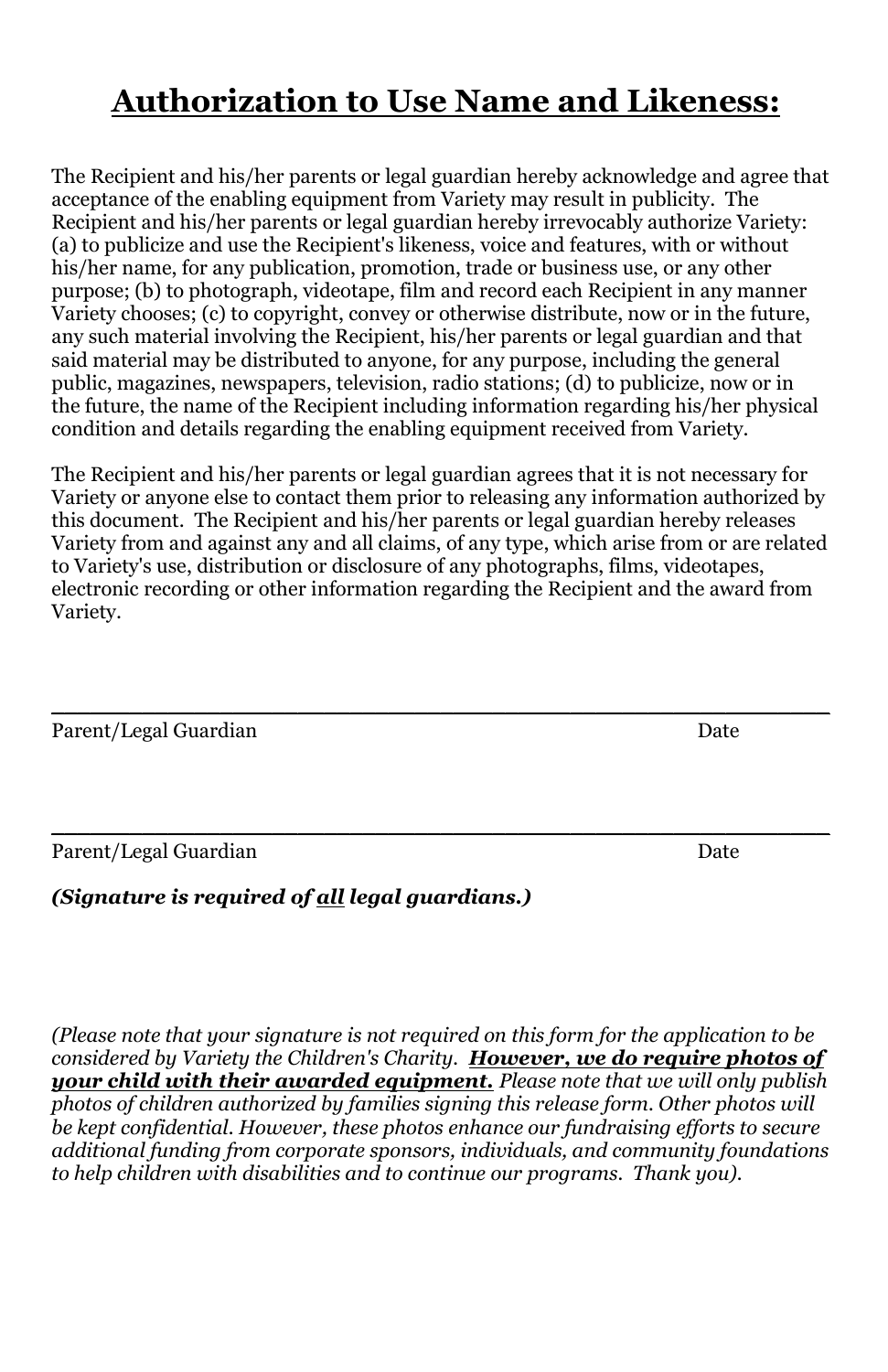# **"My Bike" Program Application Checklist:**

Original copy of completed **"My Bike"** Application mailed to Variety office. Only completed applications will be reviewed. Once the materials are received, you may expect to hear back from Variety the Children's Charity within approximately two to three weeks from receipt of your completed application, unless any part is incomplete or needs further information.

Letter of Medical Justification from your child's physical or occupational therapist / personal care physician stating that an adaptive bicycle would be therapeutically appropriate. This letter should state that the child has trialed a Rifton adaptive bike and the size, color and adaptations needed **(this can be completed after the application is submitted to Variety).**

Signature on Release of Liability form, Affirmation of Truth Statement, Disclaimer.

Authorization to Use Name & Likeness (signature optional).

Signatures of all legal guardians, complete demographic data and total gross household income provided.

If funding is approved, we do require photographs of your child with the equipment (preferably within a month of project completion). You may mail the pictures to the Variety office or submit them via email to shayna@varietypittsburgh.org.

#### **Please return all documents to:**

Variety the Children's Charity Three Penn Center West, Suite 229 Pittsburgh, PA 15276 412-747-2680 Fax: 412-747-2681 E-mail: shayna@varietypittsburgh.org

If you have any questions, please contact Shayna MacCleary at 412-747-2680 or by e-mail at shayna@varietypittsburgh.org. Thank you for your interest in Variety's "**My Bike**" Program.

*Variety the Children's Charity supports the American Academy of Pediatrics position that children must be provided with helmets (approved by the Consumer Product Safety Commission [CPSC]) and taught to wear them properly on every ride, starting when they get their first bike or tricycle. Please note that Variety does not provide helmets for the child.*